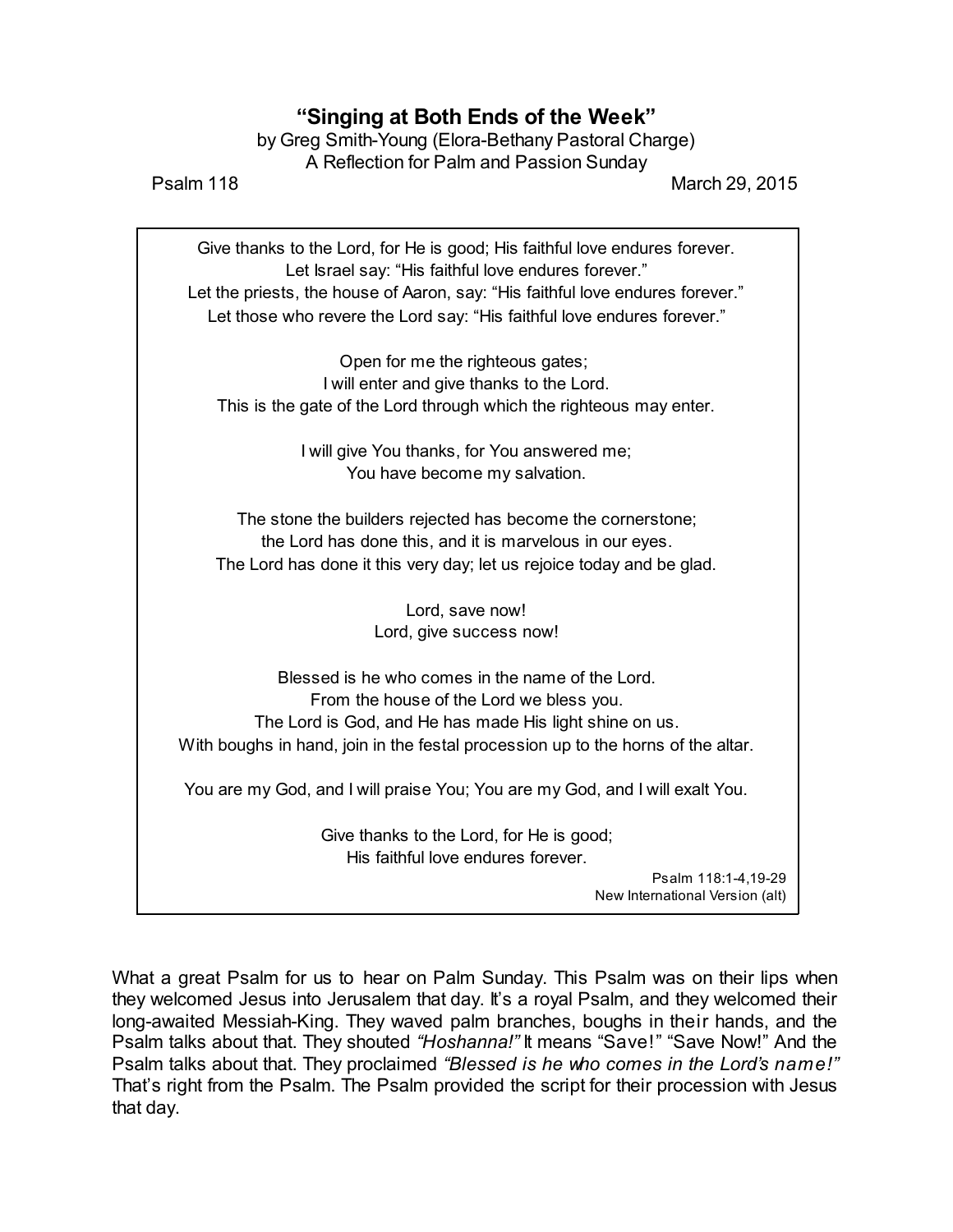Psalm 118 is the last of a group of six psalms. They are called the Hallel psalms.<sup>1</sup> Hallel means praise. Jews sing these Praise Psalms during great festivals. Especially Passover, when God's People celebrate that God saved them, that God freed them, that God brought Israel out from slavery. As Jesus came into the city that day, he joined other Passover pilgrims gathering for the feast of freedom. They were impatient for a new salvation, for God to come to their aid once again, finally and for good this time.

So it's no wonder they sang Psalm 118 when they saw Jesus. It's no wonder we love to join in. For we are gripped by that same desire. We are held by that same hope. *"God, do something!"* Have you ever prayed that? I mean, cried it. I mean, begged it. I mean, demanded it. *"God, do something! Save now!"*And oh, can you imagine seeing it coming, the answer to your prayers. He is coming, riding on a donkey. God's Kingdom is coming, in person, in him, to bring God's will on earth as in heaven.

II

Let me dip some more into this Psalm 118.

It starts off by repeating a phrase, four times: *"God's faithful love endures forever!"* The Hebrew love-word here is *hesed*. It means faithfulness in a relationship. *Hesed* is a covenant word. God keeps God's covenant, God's relationship with God's people. God is faithful. Even when we are letting go, God holds on.

The Psalm is a parade into the holy city. (Just like Palm Sunday.) The king starts the shouting: *"God's hesed – God's faithful love – endures forever."* He turns back to those following, the people of the covenant, God's chosen and precious Israel. *"Say it with me! 'God's faithful love endures forever.'"* He looks ahead, into the city toward the Temple. *"You priests up there, from the family of Aaron. You too! 'God's faithful love endures forever.'"* Even bystanders, visitors, gentiles, foreigners to Israel yet not foreign to God. 2 *"You! Yes, even you! Join in! "God's faithful love endures forever."*

We skip ahead a bit. The parade is at the city walls now. The king shouts out, *"Open the righteous gates."* And the keeper shouts back, *"This is the Lord's gate, through which the righteous—*those who are right with God*—may enter."* So they go in. (Just like Palm Sunday.)

Then, the king speaks to God directly. *"I will give thanks to You, for You answered me. You have become my salvation."* We skipped over part of the Psalm, where he talked about how God answered, how God saved. For him, God's faithful love is not a theory, a bit of theology learned from a sermon sometime. He knows it. He has been in the battle. He has

<http://en.wikipedia.org/wiki/Hallel>

<sup>2</sup> I am interpreting the phrase "those who fear the Lord" (verse 4) as referring to so-called "God-fearers," Gentiles who came to trust and honour the God of Israel, without fully converting to Judaism. See Derek Kidner's commentary on a similar phrase in Psalm 115:11 in Psalms 73-150. Tyndale Old Testament Commentaries, (Leicester, UK: Intervarsity, 1973), 406.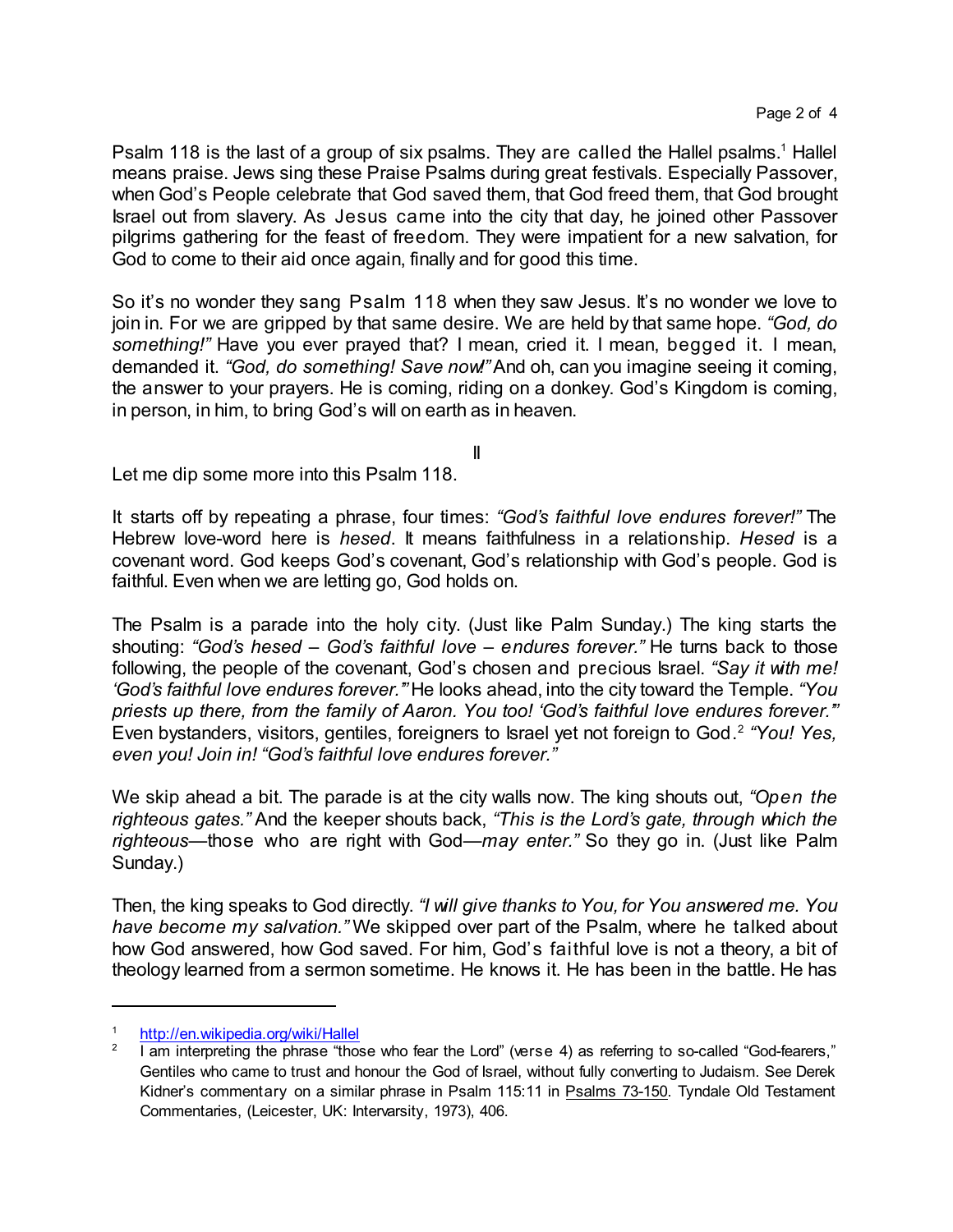been pushed. He cried out to God. God got him out. Things were really bad. Everyone was against him. Surrounded, swarmed and stung. Teetering on the edge, ready to crumble to the ground crushed. But the Lord helped, defended, saved.

So astonishing was the reversal—thanks be to God!—it's like the chunk of rock the construction crew tossed aside as worthless, has become the cornerstone, the most important piece, which holds the whole structure together.

This Psalm 118 is about vindication by the power of God. It is good news. This is who God is. This is what God does. No wonder they sang it, then, when God's Messiah processed into the city a few days before Passover.

III But that was not the only time they would sing Psalm 118 that week.

I'm glad.

Because yes, sometimes those who are faithful to God are vindicated, and I hope you know that. Yet other times, even the most faithful are brought low, and I think you know that. Sometimes you are in the battle, and God brings you out safely; I hope you know that. Yet other times, the battle fells you; I think you know that. Sometimes God's salvation is so clear; I hope you see that. Other times, you can't see it at all; you know.

We're on Palm Sunday, with Psalm 118! Then Monday, Tuesday, Wednesday . . . Thursday. The sun falls and Passover begins. It's a family feast, and Jesus brings his people together for the great meal. They share the bread and wine, but Jesus talks about his body broken and his blood spilled. They trade banter, but Jesus speaks of betrayal. They sing hymns, psalms, the Hallel (remember), those six psalms, with Psalm 118 last.

We can sing Psalm 118 on Palm Sunday. Will we sing it on Thursday evening and into Good Friday?

Will we shout, *"Hoshanna!""Save! Now!"?* Will God answer?

Will we proclaim, *"I will give thanks for You answered me; You have become my salvation?"* Can you pray that, when you know Jesus' enemies will close in, and press him, and seize him. When you know they will badger and beat him, mock and murder him?

We can sing Psalm 118 as a donkey carries Jesus into the city. Will we sing it when he is driven out by a soldier's whip, carrying a cross?

Will we sing it when the cornerstone is rejected? Tossed aside?

Will we sing it when he is led out of the city through its gates. Cheered this time? No, taunted. Honoured? No, shamed. Righteous? No, condemned.